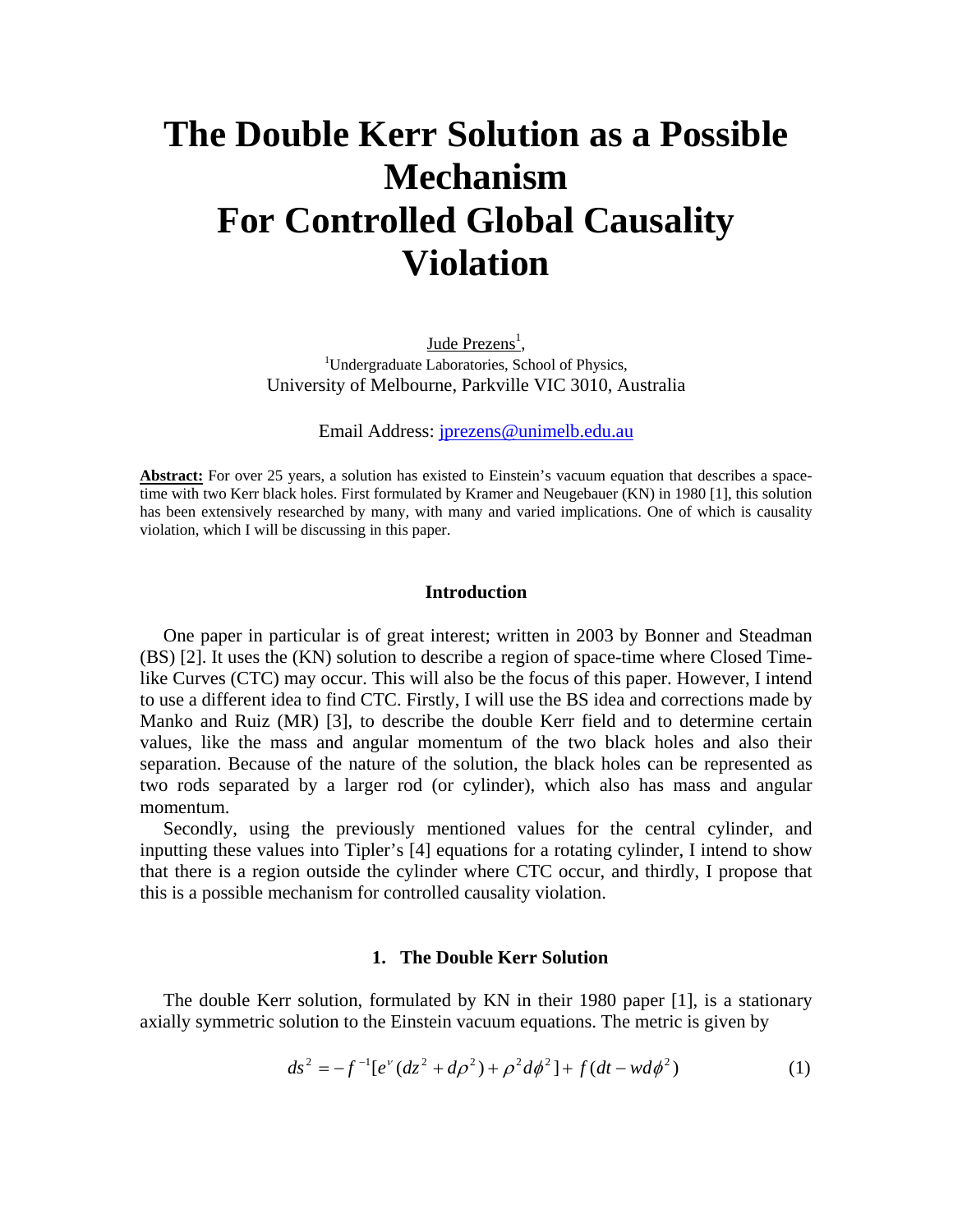where *f*, *v* and *w* are functions of *z* and  $\rho$  only.

 This equation appears to refer to rotation, and in particular cases, they refer to two Kerr black holes (BH). NUT sources also appear, making certain solutions unphysical (for more information, refer to Appendix A of [2].) In the BS paper [2], BS also describes the occurrence of CTC near the axis of symmetry of the system, which will be discussed later in this paper.

 I would like now to discuss the double Kerr solution as offered by BS. Einstein's vacuum equations for the metric (1), may be written in the Ernst formalism as

$$
E = f + i\psi, \quad (2) \qquad \xi = \frac{1 - E}{1 + E}, \quad (3) \qquad \left(\xi \xi^* - 1\right) \nabla^2 \xi = 2 \xi^* \left(\xi_z^2 + \xi_\rho^2\right), \tag{4}
$$

$$
w_z = \rho f^{-2} \psi_\rho, \qquad w_\rho = -\rho f^{-2} \psi_z \tag{5}
$$

where  $\nabla^2$  is the Laplace operator given in cylindrical coordinates, a suffix *z* or  $\rho$ represents differentiation with respect to *z* or  $\rho$  and \* represents complex conjugation. When solved for *f* and *w*, *v* can be determined up to a constant of integration by the left over field equations give by:

$$
\rho^{-1}v_z = f^{-2}f_zf_\rho - \rho^{-2}f^2w_zw_\rho \tag{6}
$$

$$
-2\rho^{-1}v_{\rho} = f^{-2}\left(f_z^2 - f_\rho^2\right) + \rho^{-2}f^2\left(w_\rho^2 - w_z^2\right) \tag{7}
$$

Also,  $\xi$  is the Ernst potential.

The KN solution for equation (4) seemingly refers to two Kerr BHs [1], given by:

$$
\xi = \frac{N}{D} \tag{8}
$$

Where N is given by:

$$
\begin{vmatrix} S_1 & S_2 & S_3 & S_4 \\ 1 & 1 & 1 & 1 \\ K_1 & K_2 & K_3 & K_4 \\ K_1^2 & K_2^2 & K_3^2 & K_4^2 \end{vmatrix} \tag{9}
$$

And D is given by: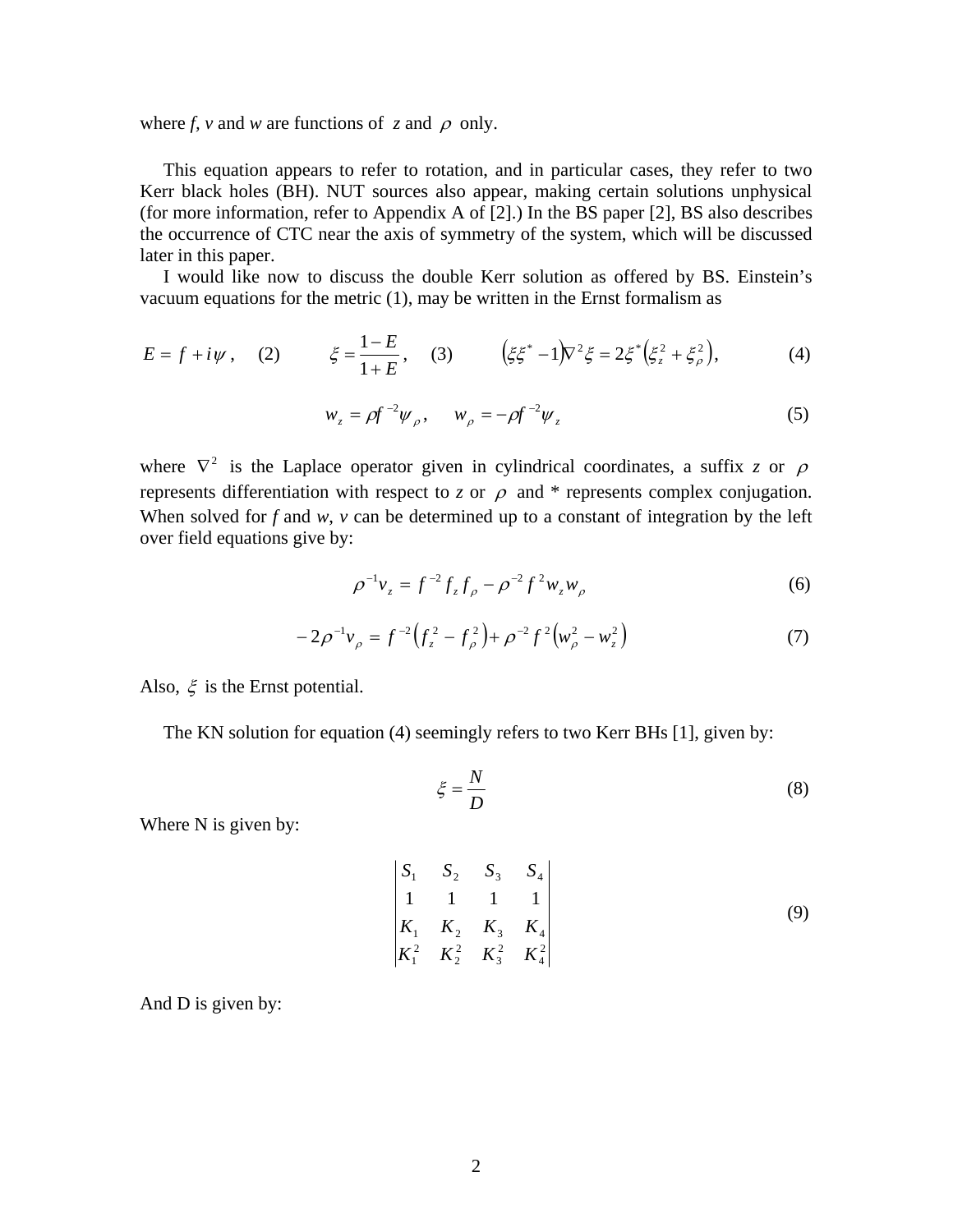$$
\begin{vmatrix} S_1 & S_2 & S_3 & S_4 \\ 1 & 1 & 1 & 1 \\ K_1 & K_2 & K_3 & K_4 \\ K_1 S_1 & K_2 S_2 & K_3 S_3 & K_4 S_4 \end{vmatrix} \tag{10}
$$

In addition:

$$
S_k = e^{i\omega k} r_k, \qquad r_k = \left[ \left( \rho^2 + (z - K_k)^2 \right)^{1/2} \right] \tag{11}
$$

 $\omega_k$  and  $K_k$  are real constants and  $k = 1, 2, 3, 4$ . If  $K_1, K_2, K_3, K_4$  are set to zero,  $\xi$  will generate a Kerr space-time. This is why this solution, (8), appears to describe two Kerr BHs.

To obtain a solution with two Kerr BHs we choose:

$$
K_1 = m_1 p_1 + z_1, \qquad K_2 = -m_1 p_1 + z_1 \tag{12}
$$

$$
K_3 = m_2 p_2 + z_2, \qquad K_4 = -m_2 p_2 + z_2 \tag{13}
$$

$$
\omega_1 = \lambda_1, \qquad \omega_2 = -\lambda_1 + \pi, \qquad \omega_3 = \lambda_2, \qquad \omega_4 = -\lambda_2 + \pi \tag{14}
$$

$$
p_s = \cos \lambda_s, \qquad q_s = \sin \lambda_s, \qquad -\pi/2 \le \lambda_s \le \pi/2 \qquad (15)
$$

Where s = 1, 2,  $m_s$  are the BH masses and  $m_s^2 q_s =$  angular momentum. If  $a_s$  is the angular momentum per unit mass, then:

$$
q_s = \frac{a_s}{m_s} \tag{16}
$$

Because  $q_s^2 \le 1$  (from (15)),  $m_s^2 \ge a_s^2$ , meaning that hyper-extreme Kerr BHs are not included in the solution. These Kerr BHs are on the z-axis at  $z = z_s$  and are represented in Weyl coordinates of (1) as two rod segments of the z-axis with lengths given by  $2m_s p_s$ . (See Figure 1.)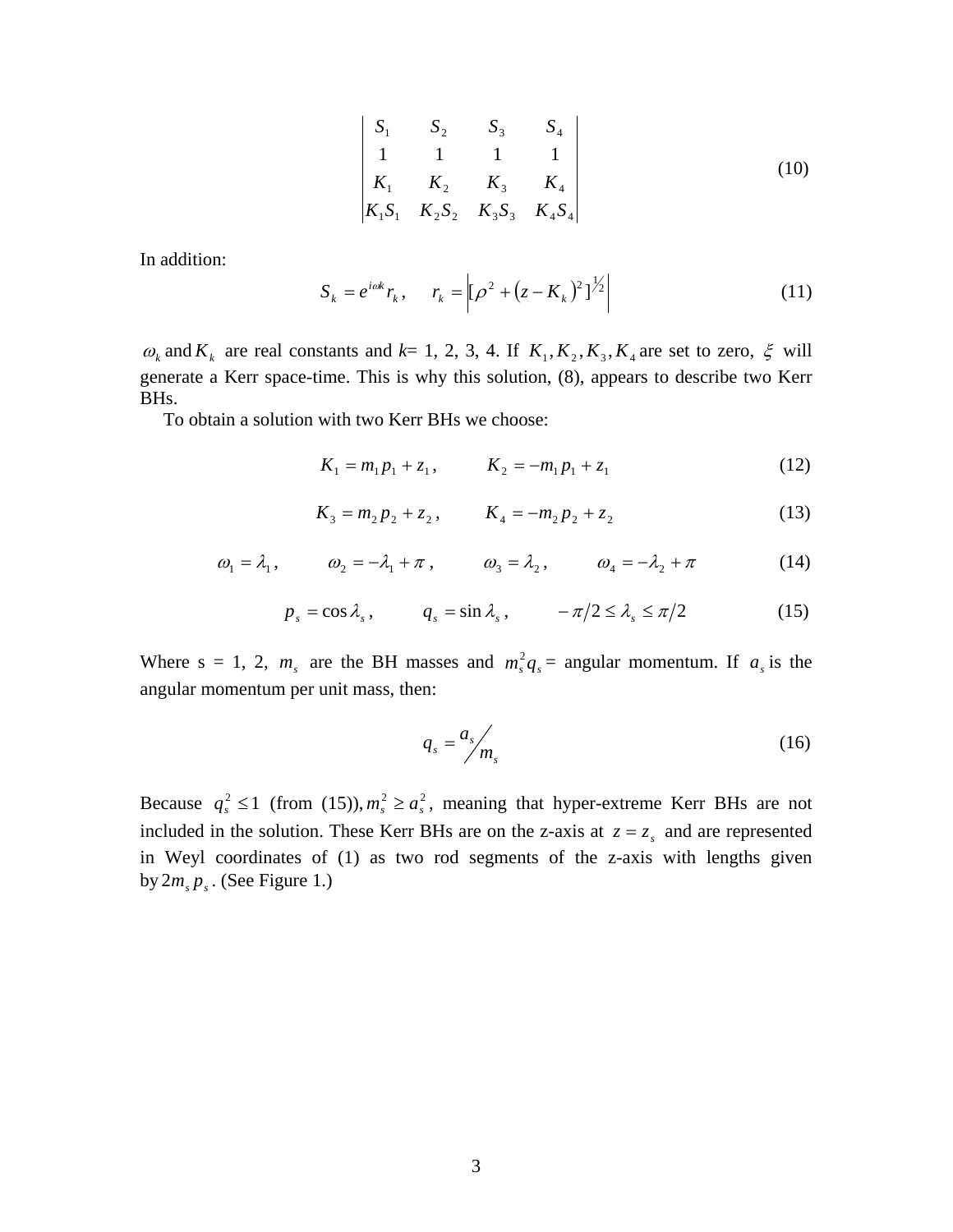

**Figure 1.**  (Taken from figure 1 of Ref. [2])

Now let

$$
z_1 = -z_2 = b
$$

Now we assume

$$
m_1 p_1 + m_2 p_2 < 2b
$$

Now we rewrite solution (8) and define real quantities A, B, P and Q by

$$
\xi = \frac{N}{D} = \frac{A + iB}{P + iQ} \tag{17}
$$

A, B, P and Q are given in equations (18)-(24) of [2].

 In the BS paper, they make reference to another paper where infinite redshift surfaces of the double Kerr solution occur, these were said to occur when  $f=0$ , or when  $A^2 + B^2 = P^2 + Q^2$ . However, their focus was the sources, and to see whether there are regions of CTC in their neighborhood. This required BS to resort to approximations. Before doing this, they made a connection between (17) and (18)-(21) of BS [2] together with  $(2)$  and  $(3)$  to obtain:

$$
E = f = \frac{b^2 (r_1 + r_2 - 2m)(r_3 + r_4 - 2m) + m^2 (r_1 - r_3 - 2b)(r_2 - r_4 + 2b)}{b^2 (r_1 + r_2 + 2m)(r_3 + r_4 + 2m) + m^2 (r_1 - r_3 + 2b)(r_2 - r_4 - 2b)}
$$
(18)

This turned out to be  $g_{44}$  for the double Schwarzschild solution i.e. for two spherical masses. (See Appendix B of [2].)

In their analysis of the solution, they introduced:

$$
R_1 = \left| \left[ \rho^2 + (z - b)^2 \right]^{1/2} \right| \tag{19}
$$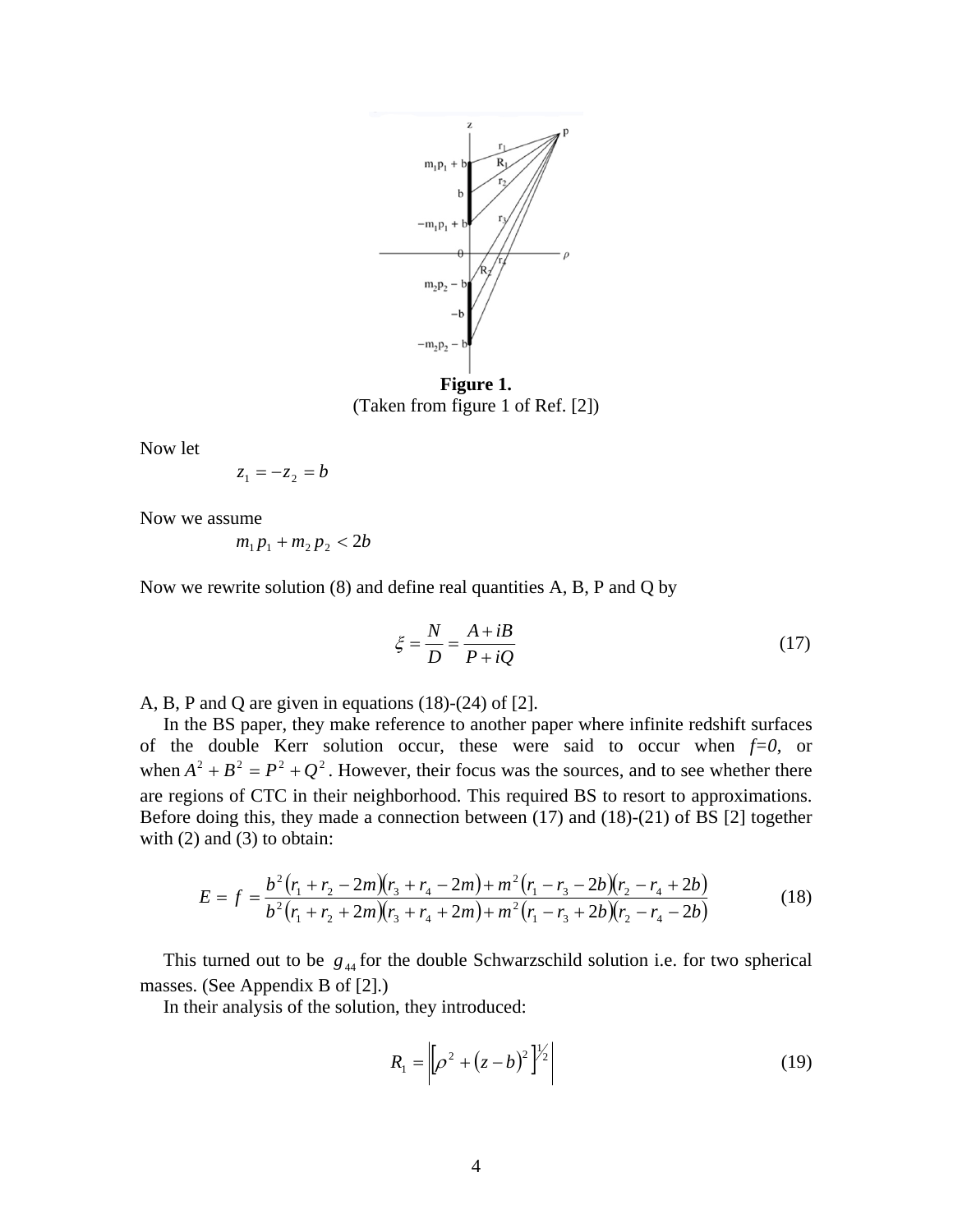$$
R_2 = \left| \left[ \rho^2 + (z+b)^2 \right]^{1/2} \right| \tag{20}
$$

which refer to distances from background particles in Euclidean space (see figure 1), and they expressed the four  $r_k$  as a series of terms in the two  $R_s$ , given by equations (28)-(31) of BS [2]. Their next step was to write A, B, P and Q, given by (18)-(21) of [2], in a power series in  $m_s$ , with the intention of expressing the metric functions *f*, *w* and *v* in a similar way. The key to their solution was to express  $\xi$  as calculated from (17). This is given by:

$$
\xi = \left[\frac{m_1}{R_1} + \frac{m_2}{R_2} + O(m^3)\right] + i\left[\frac{m_1^2 q_1(z-b)}{R_1^3} + \frac{m_2^2 q_2(z+b)}{R_2^3} + \frac{m_1 m_2}{b}\left(\frac{q_2}{R_1} - \frac{q_1}{R_2}\right) + O(m^4)\right] (21)
$$

where  $O(m^n)$  means that terms of order  $m_1^r m_2^p$  are neglected when  $r + p \ge n$ , and five parameters  $(m_s, q_s, b)$  were expected. However in MR [3], this was found to be incorrect. There are actually six parameters, which I will discuss later in this paper. The imaginary part of (21) describes the sources of angular momentum and the term  $m_{\rm s}^2 q_{\rm s}(z \pm b)/R_{\rm s}^3$  refer to the spinning particles on the z-axis at  $z = \pm b$  with angular momentum  $m_s^2 q_s$ . However, NUT sources are denoted by  $\frac{m_1 m_2}{b} \left| \frac{q_2}{R} - \frac{q_1}{R} \right|$ ⎠ ⎞  $\overline{\phantom{a}}$ ⎝  $\left(\frac{q_2}{\cdot}\right)$ 2 1 1  $1''$   $2 \mid 4$   $2$ *R q R q b*  $\frac{m_1 m_2}{\sigma} \left( \frac{q_2}{\sigma} - \frac{q_1}{\sigma} \right)$ . (See Appendix A of [2].)

 If there is a single NUT source, it will destroy asymptotic flatness and render the solution unphysical. However, two equal but opposite NUT sources will cancel if in (21),  $q_1 = q_2$  on the z-axis except between  $z = \pm b$  where they represent a finite massless spinning rod, in which case

$$
q_1 = q_2 =: q \tag{22}
$$

 This seems to be physically significant, depending on *f*, *w* and *v*, though with an extra source i.e. a massless spinning rod. BS referred to this as solution I, and its Ernst potential can be written as:

$$
\xi_1 = \left[ \frac{m_1}{R_1} + \frac{m_2}{R_2} + O(m^3) \right] + iq \left[ \frac{m_1^2 (z - b)}{R_1^3} + \frac{m_2^2 (z + b)}{R_2^3} + \frac{m_1 m_2}{b} \left( \frac{1}{R_1} - \frac{1}{R_2} \right) + O(m^4) \right] (23)
$$

For the anti-parallel case where  $q_1, q_2$  are equal and opposite, the NUT terms do not cancel, but they can be removed by a unitary transformation if

$$
m_1q_1 + m_2q_2 = 0
$$

or by introducing  $a<sub>s</sub>$  from (16), if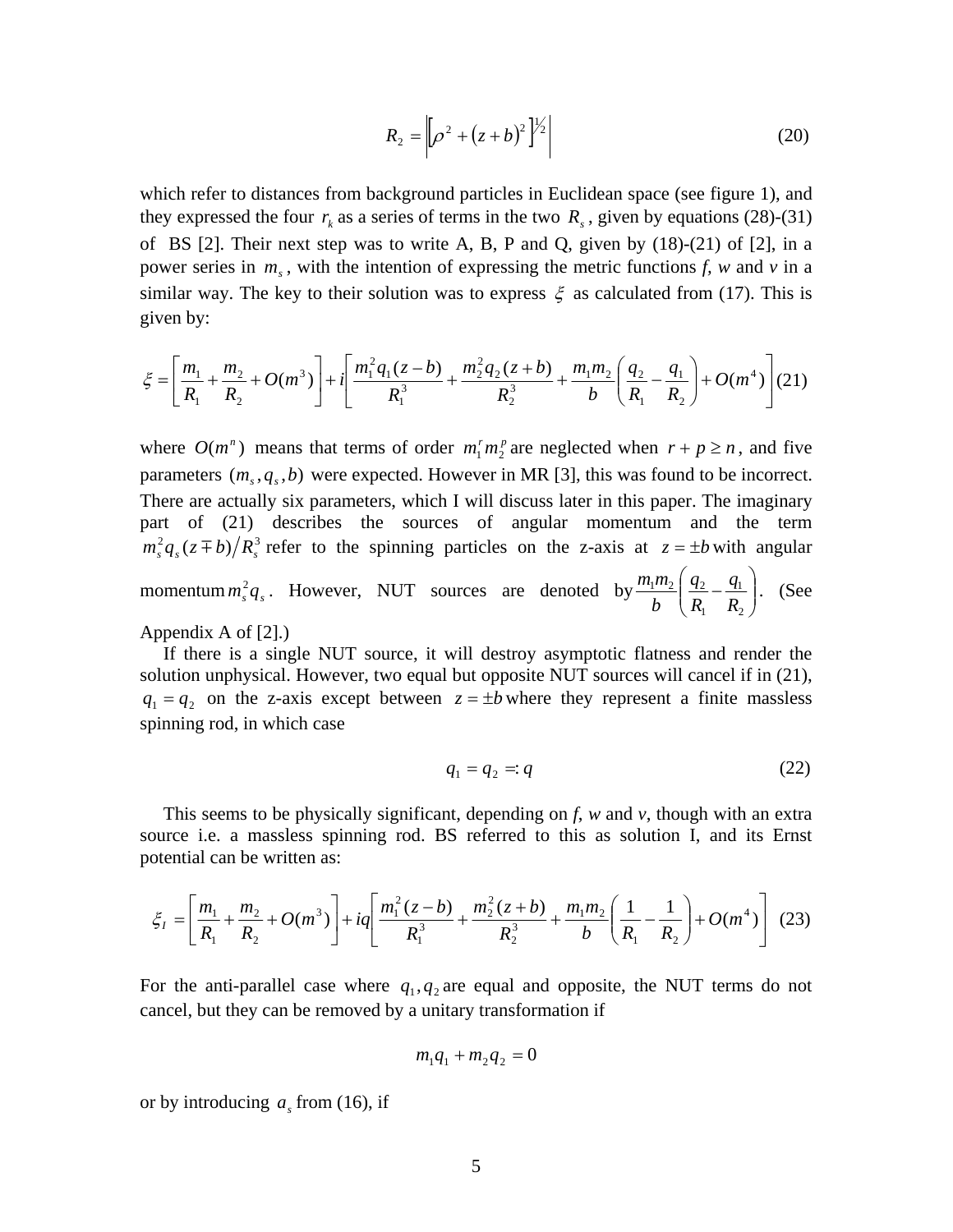$$
a_1 + a_2 = 0 \tag{24}
$$

Then the Ernst potential becomes

$$
\xi_{II} = \left(\frac{m_1}{R_1} + \frac{m_2}{R_2} + O(m^3)\right) + i\left(\frac{m_1^2 q_1 (z - b)}{R_1^3} + \frac{m_2^2 q_2 (z + b)}{R_2^3} + O(m^4)\right) \tag{25}
$$

BS referred to this as solution II. However, for the purpose of this paper I will only be referring to BS solution I.

 Earlier I mentioned the MR paper [3], in which they explain that in KN [1], they use "*eight real constants,*  $K_i$  *and*  $\omega_i$ *, where l=1, 2, 3, 4, of which the constants*  $K_i$  *can be subjected to the constraint*  $K_1 + K_2 + K_3 + K_4 =$  constant due to the liberty in shifting *along the z-axis, while the four constants* ω*l give rise to the unphysical NUT parameter*  which can be eliminated by the appropriate unitary transformation. The general *asymptotically flat case is thus left with six arbitrary real constants (eight minus two constraints,) and not five as in [2]",* to quote MR.

 A possible six-parameter axis expression for the Ernst potential given by MR [3] for an asymptotically flat double Kerr solution is:

$$
\xi(\rho = 0, z) = \frac{z - b - M_1 - i(A_1 + v)}{z - b + M_1 - i(A_1 - v)} \cdot \frac{z + b - M_2 - i(A_2 - v)}{z + b + M_2 - i(A_2 + v)}
$$
(26)

Where  $M_i$  represents the Kerr particle masses,  $A_i$ , their angular momenta per unit mass,  $i=1, 2, b$  is the separation constant and *v* is related to the angular momentum part of the intermediate region.

 MR goes on to explain that the BS solution does not describe a system involving super-extreme Kerr particles. The reason is because, although BS claim that they expand the KN solution only in powers of masses, they also happen to expand in powers of the angular momenta per unit mass since this too, is defined in terms of the mass parameters.

 MR also says that the BS physical interpretation of the region between the two Kerr particles are separated by a massless rod (as per figure 1), but are in fact connected by a rod with mass (see figure 2) that can even intersect with the two rods that represent the two Kerr BHs. The correct choice of parameters is also important to achieve a situation that describes the KN solution.

 MR then analyses the case of two Kerr BHs. If the KN solution is to have asymptotic flatness, then the so called *axis condition* needs to be the next priority. This is give by

 $\omega = 0$ 

on the region  $K_3 < z < K_2$  of the z-axis, the function  $\omega$ , entering the axisymmetric metric (1). This condition ( $\omega = 0$ ) coverts the region  $\rho = 0$ ,  $K_3 < z < K_2$  into a massless line strut containing no CTC.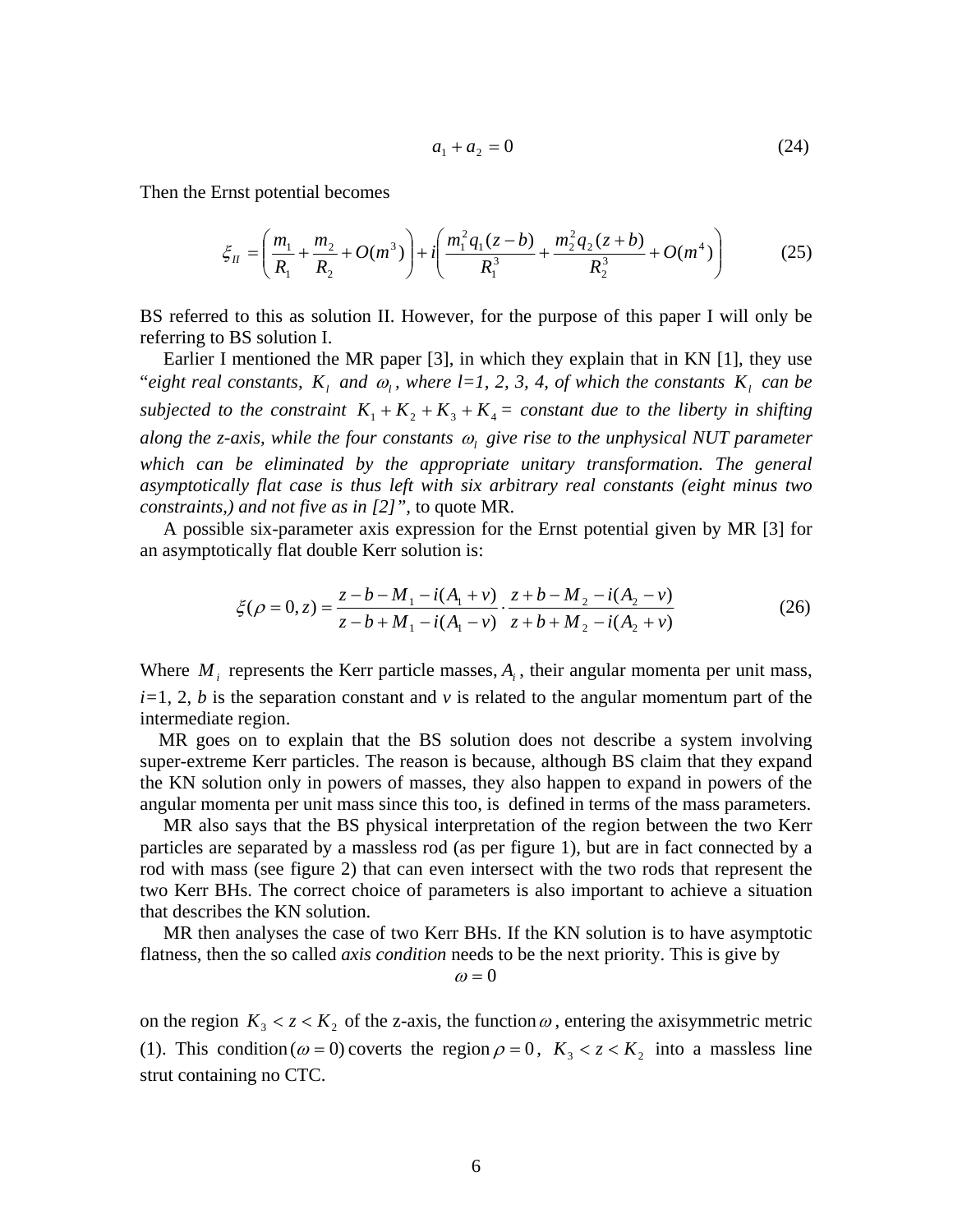When  $\omega \neq 0$  for  $K_3 < z < K_2$ , a system of two overlapping Kerr subextreme constituents is described (see figure 2.) In this case the region  $\rho = 0$ ,  $K_3 < z < K_2$  has, in general, a non-zero mass and angular momentum.

$$
K_1
$$
\n
$$
K_2
$$
\n
$$
K_3
$$
\n
$$
K_4
$$
\n**Figure 2.**

(Taken from figure 1b of Ref. [3]).

 MR then goes on to explain that the physical interpretation given by BS for solution I [2], that the *"two Kerr particles supported by a massless strut*, *is erroneous, because when*  $\omega \neq 0$  *between the particles, the intermediate region*  $(K_3 < z < K_2)$  *is not massless".* Also, the description that the above mentioned region is "*a massless spinning rod with angular momentum*  $2m_1m_2q$  *is erroneous too",* and can be shown by calculating the Komar mass  $M_k$  of any part of the rod with a formula by Akira Tomimatsu (AK) [5] in his 1983 paper, given by

$$
M_K = -\frac{1}{4}\omega[\psi(z = z_1) - \psi(z = z_2)] \quad \text{where } z_1 > z_2. \tag{27}
$$

Also,  $\psi$  and  $\omega$  are defined by

$$
\psi = -2q \left[ \frac{m_1^2(z-b)}{R_1^3} + \frac{m_2^2(z+b)}{R_2^2} + \frac{m_1 m_2}{b} \left( \frac{1}{R_1} - \frac{1}{R_2} \right) \right] (1 - 2X) + O(m^4)
$$
 (28)

$$
\omega = -2\rho^2 q \left[ \frac{m_1^2}{R_1^3} + \frac{m_2^2}{R_2^2} (1 + X) + \frac{m_1 m_2}{R_1 R_2} \left( \frac{m_1}{R_1^2} + \frac{m_2}{R_2^2} \right) \right] + \frac{2m_1 m_2 q}{b} \left( \frac{z - b}{R_1} - \frac{z + b}{R_2} \right) + \frac{m_1 m_2 (m_1 + m_2) q (z^2 + \rho^2 - b^2)}{b^2 R_1 R_2} + K + O(m^4) \tag{29}
$$

And X and K are defined as

$$
X = \frac{m_1}{R_1} + \frac{m_2}{R_2}
$$
 (30)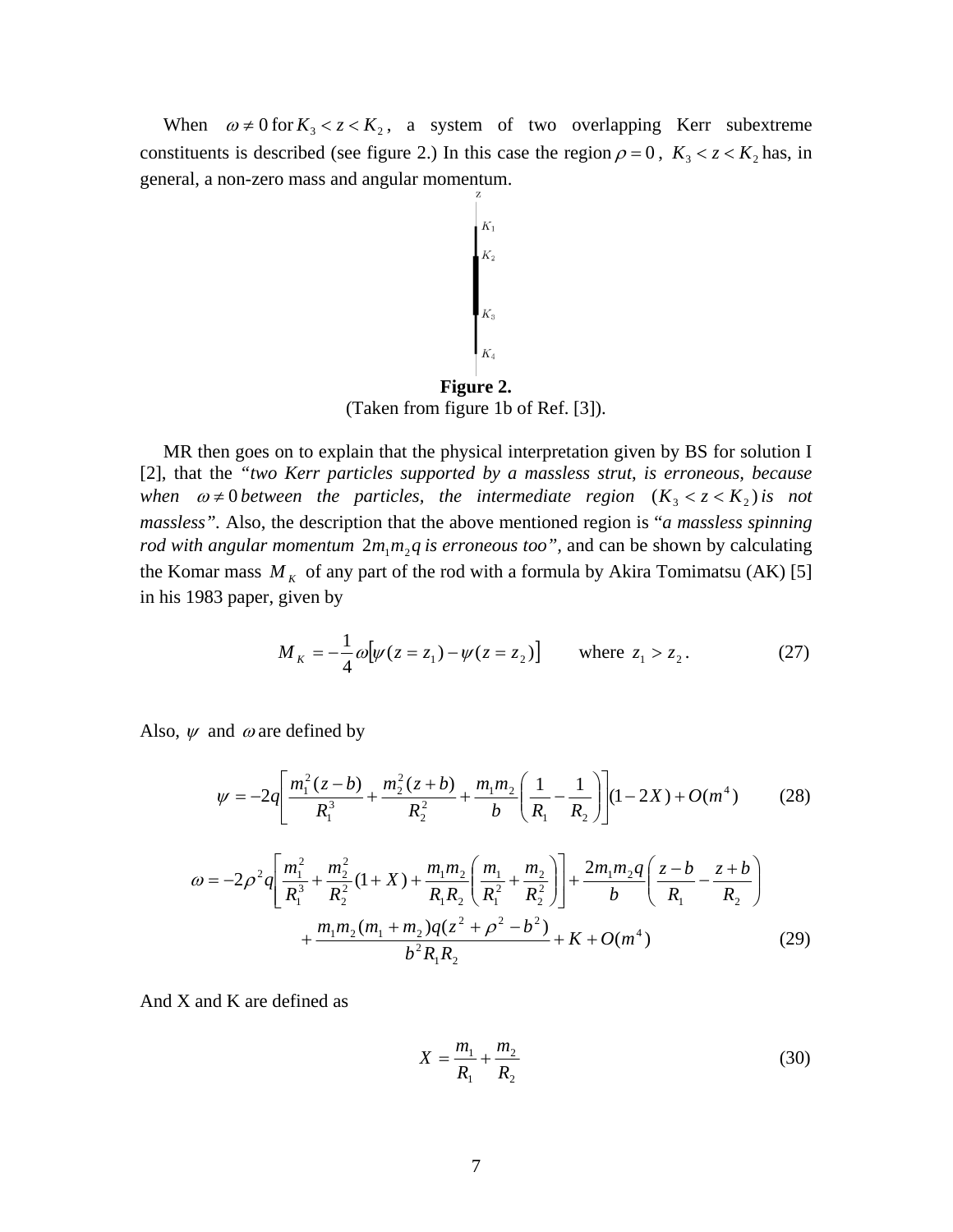$$
K = -\frac{m_1 m_2 (m_1 + m_2) q}{b^2} \tag{31}
$$

MR then proceeded to make a calculation of the Komar mass using arbitrary values for  $m_1$ ,  $m_2$ ,  $b$ ,  $q$ ,  $z_1$  and  $z_2$ , with the conditions  $\rho = 0$  and  $|z| < b$ . The value they arrived at for the Komar mass turns out to be a negative mass, which they say gives rise to the CTC in the described region. Furthermore, they describe this value as an unphysical result due to the negative mass. However, with the right selection of values for the above parameters a positive mass result can be achieved. AK also gives a formula for the Komar angular momentum give by

$$
J_K = \frac{1}{4} \omega \left[ 2M_K - (2b - m_1 p_s - m_2 p_s) \right]
$$
 (32)

where  $p_s$  is given by (15) with the condition  $p_s > 0$  Using these results, it is my hypothesis that these values can be used in Tipler's equations for a rotating cylinder to achieve controlled global causality violation, which I will discuss in part 2 of this paper.

#### **2. Tipler's Rotating Cylinder**

In Tipler's 1974 paper [4], he defines a metric,

$$
ds^{2} = H(dr^{2} + dz^{2}) + Ld\varphi^{2} + 2Md\varphi dt - Fdt^{2},
$$
\n(33)

that describes the space-time around an infinitely long rotating cylinder. This space-time, with a certain configuration, gives rise to CTC. This configuration is presented below.

Again *z* is the axis of the cylinder, *r* is the radial distance from the axis,  $\varphi$  is the angular coordinate, and *t* must be timelike at  $r = 0$ . Also,  $-\infty < z < \infty$ ,  $0 < r < \infty$ ,  $0 \le \varphi \le 2\pi$  and  $-\infty < t < \infty$ . The metric is a function of *r* and  $FL + M^2 = r^2$  is a coordinate condition that has been imposed as well as the units  $G = c = 1$ .  $g = \det g_{\mu\nu} = -r^2 H^2$  is negative, with the metric signature being (+ + + -) for all  $r > 0$ , if  $H \neq 0$ .  $\rho$ <sub>*T*</sub> is the particle mass density,  $a$ <sub>*T*</sub> is the cylinder's angular velocity and the boundary of the cylinder is  $r = R<sub>r</sub>$ , where the subscript *T* refers to Tipler's parameters so as to avoid confusion.

For  $1/2 < a_T R_T < c$ 

$$
H = e^{-a_T^2 R_T^2} \, (r \,/\, R_{_T}\,)^{-2 a_T^2 R_T^{-2}}
$$

(34)

$$
L = \frac{R_r r \sin(3\beta + \gamma)}{2 \sin 2\beta \cos \beta}
$$
 (35)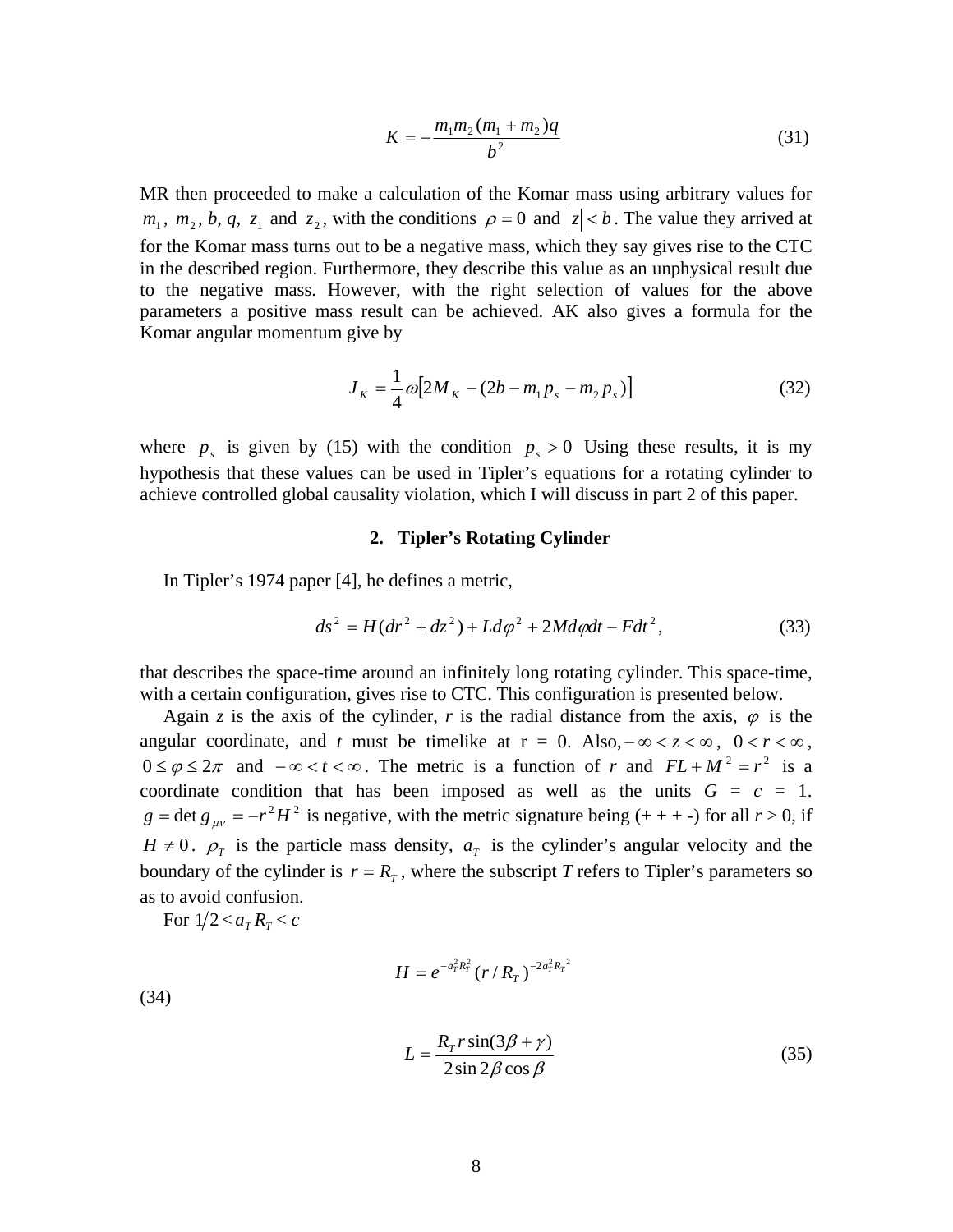$$
M = \frac{r \sin(\beta + \gamma)}{\sin 2\beta} \tag{36}
$$

$$
F = \frac{r\sin(\beta - \gamma)}{R_r \sin \beta} \tag{37}
$$

where  $\beta$  and  $\gamma$  are given by

$$
\beta = \tan^{-1} (4a_T^2 R_T^2 - 1)^{\frac{1}{2}}
$$
 and  $\gamma = (4a_T^2 R_T^2 - 1)^{\frac{1}{2}} \ln(r/R_T)$ .

By using the Komar mass  $M_K$ , given by equation (27), we can establish the particle mass density,  $\rho$ <sub>*T*</sub> described by Tipler [4]. Also, using the Komar angular momentum  $J_K$ given by equation (32), we can obtain the angular velocity,  $a<sub>T</sub>$  of the cylinder and thus we can determine  $R_T$ , the radius of the cylinder. With these values, we can calculate equations  $(34) - (37)$ . According to Tipler, the CTC occur within the vicinity of the sinusoidal factors of  $(34) - (37)$ . Thus, anything within the bounds of the sinusoid would move along the CTC.

 Although Tipler's paper describes a cylinder that is infinitely long, he does mention that if a finite cylinder were rotating rapidly enough, CTC could be observed, and in my opinion, exploited.

# **3. Discussion**

 Both Kramer and Neugebauer [1] and Bonner and Steadman [2] describe a space-time containing a double Kerr black hole system. This can be described by two rods, separated by a larger central rod, or cylinder. The region around this cylinder can be described by Tipler's equations, provided the mass and angular momentum of the cylinder are first obtained in the way I have outlined in part 1 of this paper. I hypothesize that controlled global causality violation can thus be achieved.

 This hypothesis could be put to the test if the LHC produces mini black holes and is able to contain them. Because these black holes would be electrically charged (positive), their mass and angular momentum could be controlled by firing electrons at them. By varying their masses, the geometry of the central cylinder would be altered slightly from one end to the other causing the resulting Tipler sinusoid to be offset. I theorise that this *offset Tipler sinusoid* will determine the direction taken along the CTC (i.e. forwards or backwards). However, because of the quantum nature of the mini black holes, this idea will need to be explored with a theory that incorporates a quantum theory of gravity, like string theory, also providing a means of testing the theory. Furthermore, *Novikov's selfconsistency principle*, *Everett's many-worlds interpretation* and *Hawking's Chronologyprotection conjecture* could also be tested experimentally. I hope to do this at some *time*  in the future.